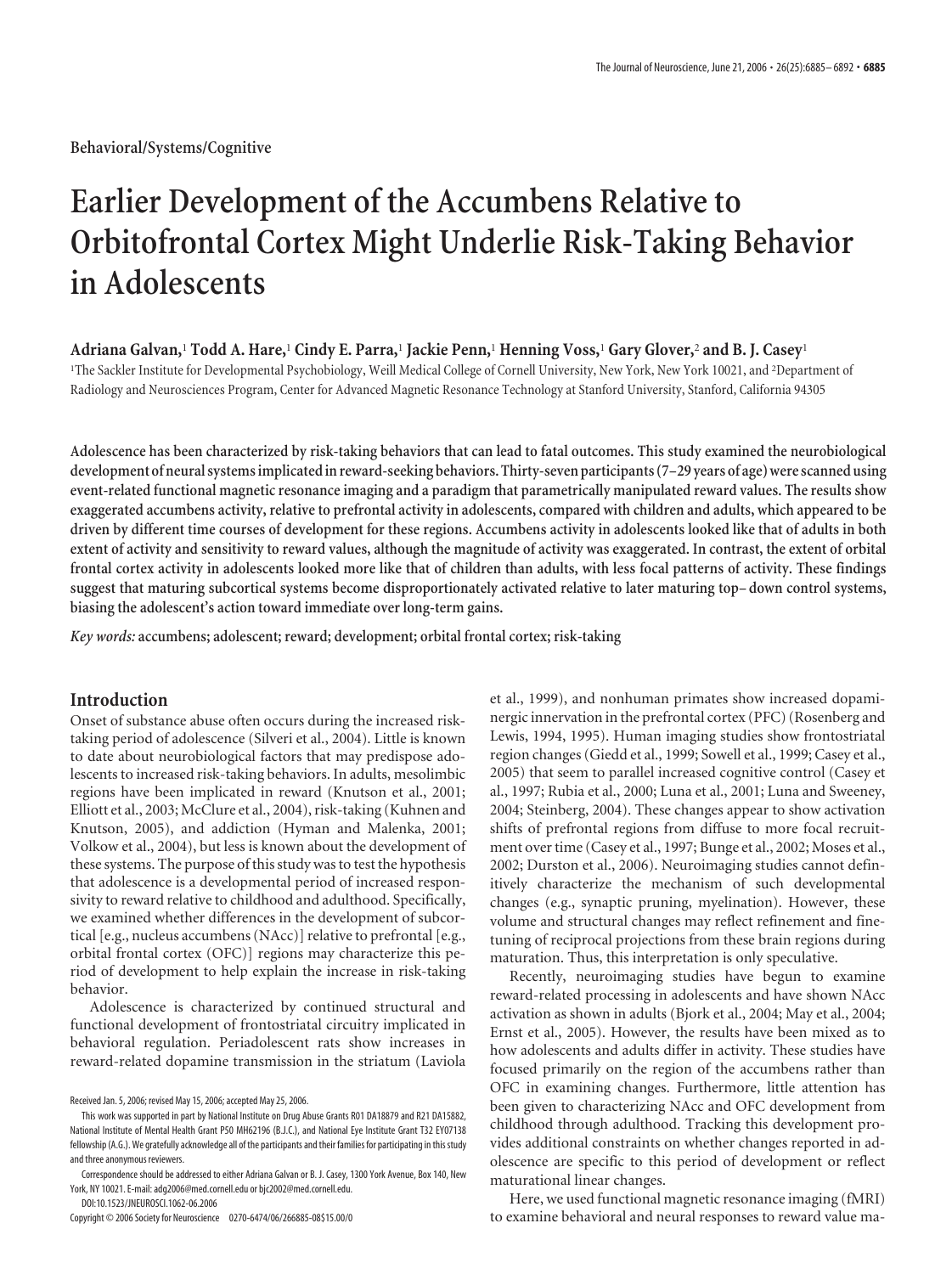nipulations across development. We focused on the NAcc and OFC given previous reports in animal (Hikosaka and Watanabe, 2000; Pecina et al., 2003), imaging (O'Doherty et al., 2001; Zald et al., 2004), and addiction (Hyman and Malenka, 2001) studies implicating them in reward-related learning. Based on rodent models (Laviola et al., 1999; Spear, 2000) and previous imaging work (Ernst et al., 2005), we hypothesized that, relative to children and adults, adolescents would show an exaggerated accumbens response suggestive of refined focal activations within the accumbens during this period, in concert with less mature activations in top– down PFC regions.

# **Materials and Methods**

*Participants.* Sixteen children (seven females; aged 7–11, with mean age of 9.8 years), 13 adolescents (six females; aged 13–17, with mean age of 16 years), and 12 right-handed healthy adults (six females; aged 23–29, with mean age of 25 years) participated in the fMRI experiment. A

separate statistical analysis on the adult data was reported previously (Galvan et al., 2005). Three children and one adolescent were excluded from the analysis due to excessive motion ( $>2$  mm). Motion was  $>0.5$ voxels (1.56 mm) in any direction for two subjects (one child and one adult) included in the analysis. Eliminating these subjects from the analysis did not change the results and the different age groups did not differ significantly in in-plane motion (adults:  $x = 0.48$ ,  $y = 0.76$ ,  $z = 0.49$ ; adolescents:  $x = 0.26$ ,  $y = 0.58$ ,  $z = 0.45$ ; children:  $x = 0.18$ ,  $y = 0.76$ ,  $z =$ 0.36). Subjects had no history of neurological or psychiatric disorder and each gave informed consent (parental consent and child assent for adolescents and children) for a protocol approved by the Institutional Review Board of Weill Cornell Medical College of Cornell University. The experiment on adolescents and children was simulated in a mock scanner before the experiment, in which they were exposed to the sounds they would hear during the actual experiment.

*Experimental task.* Participants were tested using an adapted version of a delayed response two-choice task previously used in nonhuman primates (Cromwell and Schultz, 2003) and described previously (Galvan et al., 2005) in an event-related fMRI study (Fig. 1). In this task, three cues (counterbalanced) were each associated with a distinct reward value. Subjects were instructed to press either their index or middle finger to indicate the side on which a cue appeared when prompted, and to respond as quickly as possible without making mistakes.

The stimulus parameters were as follows. One of three pirate cartoon images was presented in pseudorandom order on either the left or right side of a centered fixation for 1000 ms (Fig. 1). After a 2000 ms delay, subjects were presented with a response prompt of two treasure chests on both sides of the fixation (2000 ms) and instructed to press a button with their right index finger if the pirate was on the left side of the fixation or their right middle finger if the pirate was on the right side of the fixation. After another 2000 ms delay, reward feedback of either a small, medium, or large amount of coins was presented in the center of the screen (1000 ms). Each pirate was associated with a distinct reward amount. There was a 12 s intertrial interval (ITI) before the start of the next trial. Total trial length was 20 s. Subjects were not rewarded if they failed to make a response or if they made an error; in both cases, they received an error message at the time they would normally receive reward feedback.

Subjects were guaranteed \$50 for participation in the study and were told they could earn up to \$25 more, depending on performance (as indexed by reaction time and accuracy) on the task. Although the reward amounts were distinctly different from one another, the exact value of each reward was not disclosed to the subject, because during pilot studies,



Figure 1. Behavioral paradigm. Left panel, Three cues were each paired with a distinct reward value (counterbalanced across subjects) that remained constant throughout the experiment. Right panel, The paradigm consisted of a cue, response, and reward that were temporally separated in time with 12 s ITI. Total trial length was 20 s.

subjects reported counting the money after each trial and we wanted to avoid this possible distraction. Stimuli were presented with the integrated functional imaging system (PST, Pittsburgh, PA) using a liquid crystal display video display in the bore of the magnetic resonance (MR) scanner and a fiber optic response collection device.

The experiment consisted of five runs of 18 trials (six each of small, medium, and large reward trials), which lasted 6 min and 8 s each. Each run had six trials of each reward value presented in random order. At the end of each run, subjects were updated on how much money they had earned during that run. The amount of money earned was consistent across all subjects and all received a continuous schedule of reinforcement (rewarded on 100% of trials). Before beginning the experiment, subjects were shown the actual money they could earn to ensure motivation. They received detailed instructions that included familiarization with the stimuli used. For instance, subjects were shown the three cues and three reward amounts they would be seeing during the experiment. They were not told how the cues related to the rewards. We explicitly emphasized that there were three amounts of reward, one being small, another medium, and another large. These amounts are visually obvious in the experiment because the number of coins in the stimuli increases with increasing reward. Only one subject could articulate the association between specific stimuli and reward amounts, when asked explicitly about this association during debriefing of the subject at the end of the experiment.

*Image acquisition.* Imaging was performed using a 3T General Electric (Milwaukee, WI) MRI scanner using a quadrature head coil. Functional scans were acquired using a spiral in and out sequence (Glover and Thomason, 2004). The parameters included the following: repetition time (TR), 2000 ms; echo time (TE), 30 ms;  $64 \times 64$  matrix; 29 5 mm coronal slices;  $3.125 \times 3.125$  mm in-plane resolution; flip, 90° for 184 repetitions, including four discarded acquisitions at the beginning of each run. Anatomical T1-weighted in-plane scans were collected (TR, 500; TE, min; 256  $\times$  256; field of view, 200 mm; 5 mm slice thickness) in the same locations as the functional images in addition to a threedimensional data set of high-resolution spoiled gradient-recalled acquisition in a steady state images (TR, 25; TE, 5; 1.5 mm slice thickness; 124 slices).

*Image analysis.* The Brainvoyager QX (Brain Innovations, Maastricht, The Netherlands) software package was used to perform a randomeffects analysis of the imaging data. Before analysis, the following preprocessing procedures were performed on the raw images: threedimensional motion correction to detect and correct for small head movements by spatial alignment of all volumes to the first volume by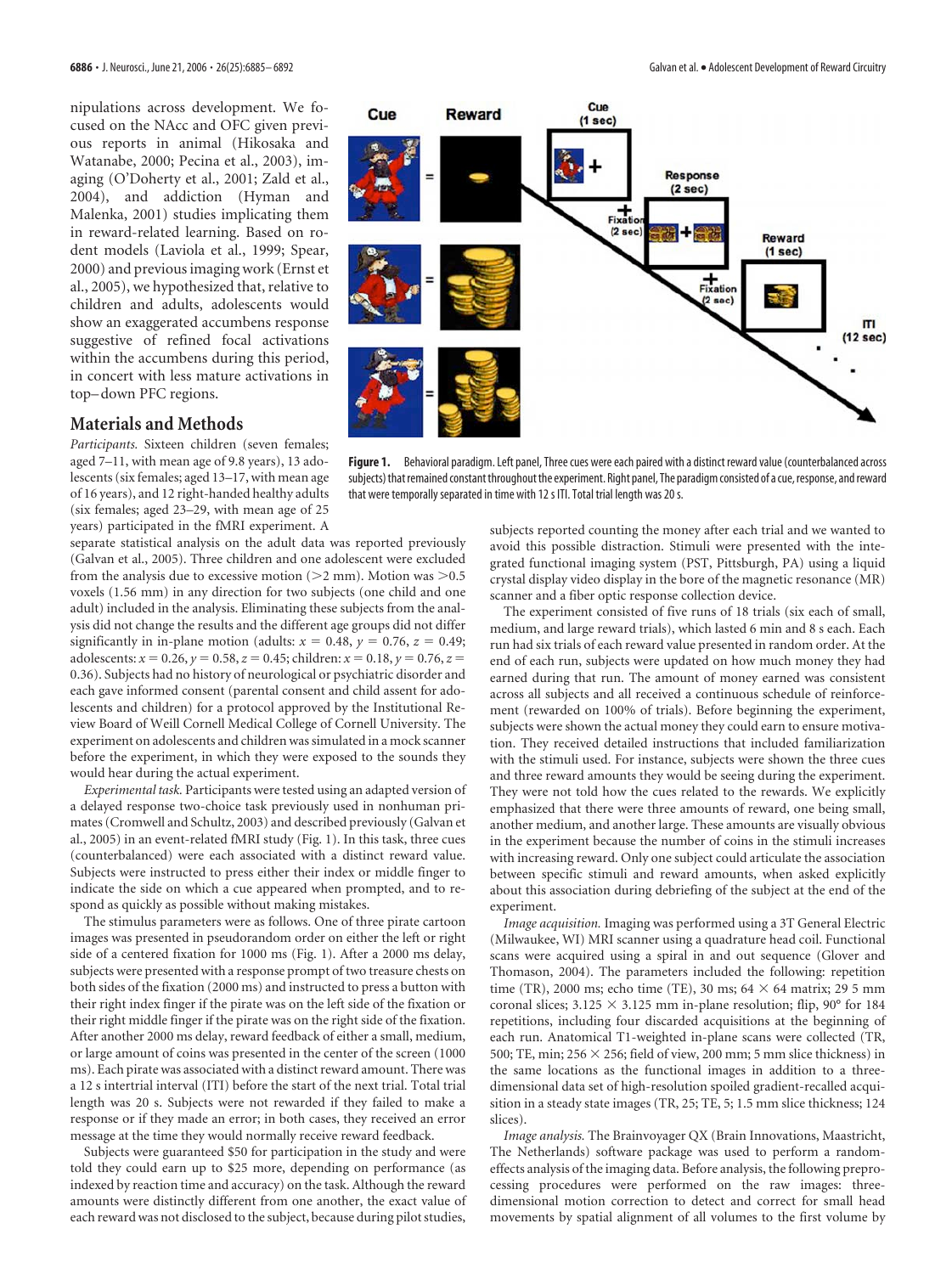

**Figure 2.** Localization of nucleus accumbens (*A*) and orbital frontal cortex (*C*) activation to reward. There was a main effect of reward value in the nucleus accumbens (*B*) [right( $x = 6$ ,  $y = 5$ ,  $z = -2$ ) and left( $x = -8$ ,  $y = 6$ ,  $z = -2$ )] but not in the right lateral orbital frontal cortex ( $x = 46$ ,  $y = 31$ ,  $z = 1$ ) (D). Error bars indicate SEM. Asterisks denote significant differences between small and medium, medium and large, and small and large.

rigid body transformation, slice scan time correction (using sinc interpolation), linear trend removal, high-pass temporal filtering to remove nonlinear drifts of three or fewer cycles per time course, and spatial data smoothing using a Gaussian kernel with a 4 mm full width at halfmaximum. Estimated rotation and translation movements never exceeded 2 mm for subjects included in this analysis. Functional data were coregistered to the anatomical volume by alignment of corresponding points and manual adjustments to obtain optimal fit by visual inspection and were then transformed into Talairach space. Functional voxels were interpolated from the acquisition voxel size of  $48.83$  mm<sup>3</sup> to a resolution of 1 mm<sup>3</sup> during Talairach transformation. The NAcc and OFC were defined by Talairach coordinates in conjunction with reference to the Duvernoy brain atlas (Talairach and Tournoux, 1988; Duvernoy, 1999).

The initial omnibus general linear model (GLM) analysis included all subjects and all runs across the entire trial (relative to pretrial baseline) to determine regions sensitive to reward (NAcc and OFC). To ensure that statistical analyses were performed on the same regions for each age group, separate GLM analyses were performed. Each group showed activation in the NAcc and OFC based on a reward versus baseline contrast. Localization of these regions was further confirmed for each group separately by Talairach coordinates in conjunction with reference to the Duvernoy brain atlas (Talairach and Tournoux, 1988; Duvernoy, 1999) as described above. Previous methodological work has shown that the stereotactic registration and time course of the hemodynamic response across the ages tested in the current study are not dissimilar (Burgund et al., 2002; Kang et al., 2003). Subsequent analysis and *post hoc* contrasts were performed on the regions identified with this initial omnibus GLM for all groups together and then separately for each group. Last, a conjunction analysis was performed that identified the voxels that were commonly activated across all three groups, in the NAcc and OFC (supplemental Fig. 1, available at www.jneurosci.org as supplemental material). The regions of interest identified in the conjunction analysis overlapped with those identified with the initial omnibus GLM, and *post hoc* tests confirmed similar effects as those obtained with the above analyses.

In the whole-group analysis, the omnibus GLM was comprised of all runs across the entire trial (5 runs  $\times$  37 subjects = 185 *z*-normalized functional time courses) and was conducted with reward magnitude as the primary predictor. The predictors were obtained by convolution of an ideal boxcar response (assuming a value of 1 for the volume of task presentation and a volume of 0 for the remaining time points) with a linear model of the hemodynamic response (Boynton et al., 1996) and used to build the design matrix of each time course in the experiment. Only correct trials were included and separate predictors were created for error trials. The total number of correct trials for each group was as follows: 1130 for children ( $n = 13$ ), 1061 for adolescents ( $n = 12$ ), and 1067 for adults ( $n = 12$ ). The fewer number of trials for children was corrected by including an additional child subject.

*Post hoc* contrast analyses were then performed based on *t* tests on the  $\beta$  weights of predictors to identify a region of interest in the NAcc and OFC. Contrasts were conducted with a random-effects analysis. Time series and percent changes in MR signal, across each data point of the entire trial (18 s) relative to 2 s of fixation preceding trial onset (total trial duration was 20 s), were calculated using event-related averaging over significantly active voxels obtained from the contrast analyses. The cal-

culation of number of voxels recruited in each region by age group was based on the GLM analyses conducted on each group described above.

Corrections for multiple comparisons were based on Monte Carlo simulations, which were run using the AlphaSim program within AFNI (Cox, 1996), to determine appropriate contiguity thresholds to achieve a corrected  $\alpha$  level of  $p < 0.01$  (Forman et al., 1995) based on a search volume of 450 mm<sup>3</sup> for the NAcc. A corrected  $\alpha$ level of  $p < 0.05$  in the OFC was based on a search volume of  $\sim$  25,400 mm<sup>3</sup> (Forman et al., 1995). OFC activation did not survive the more stringent threshold of  $p < 0.01$  across groups.<sup>*a*</sup>

#### **Results Imaging results**

The omnibus GLM analysis of the imaging data identified the NAcc [right ( $x = 6$ ,  $y = 5$ ,  $z = -2$ ) and left ( $x = -8$ ,  $y = 6$ ,  $z =$  $(-2)$ ] and right OFC ( $x = 46$ ,  $y = 31$ ,  $z = 1$ ) depicted in Figure 2, *A* and *C*, with reward value as the primary predictor, across all subjects and runs of the experiment for the entire trial (18 s), relative to the 2 s intertrial interval preceding the start of the next trial (e.g., reward vs baseline contrast). Within these regions, there was a main effect of reward value  $(F_{(2,72)} = 8.424; p =$ 0.001) (Fig. 2*B*) in the NAcc, but not in the OFC ( $F_{(2,72)} = 1.3$ ;  $p = 0.44$ ) (Fig. 2*D*). *Post hoc t* tests on the main effect of reward for the NAcc confirmed significant differences between the large and small ( $t_{(36)} = 4.35$ ;  $p < 0.001$ ), large and medium ( $t_{(36)} =$ 2.01;  $p < 0.05$ ), and medium and small ( $t<sub>(36)</sub> = 2.09$ ;  $p < 0.04$ ) rewards, with greater activation for greater rewards.

### *Developmental differences in magnitude and extent of activity to reward*

Because the focus of this study was on how reward influences neural recruitment across development, we examined developmental differences in the magnitude and extent of accumbens and OFC activity for trials to the largest reward. The magnitude of activity was calculated as a percent change in MR signal averaged across the first 18 s of the trial relative to the intertrial interval of fixation immediately preceding the trial (2 s), which was averaged across the entire experiment (90 trials  $= 900$  scans). This calculation was performed for each group. The extent of activity was calculated as the volume of activity (number of voxels) across runs, by group, using the same contrast.

*Magnitude of activity.* In the accumbens and OFC, there were significant developmental differences in percent change in MR signal ( $F_{(2,22)} = 6.47$ ,  $p < 0.01$ ;  $F_{(2,22)} = 5.02$ ,  $p = 0.01$ , respectively) (Fig. 3*A*,*B*). In the accumbens, adolescents showed the greatest signal change. *Post hoc* tests confirmed significant differences between adolescents and children ( $t_{(11)} = 4.2$ ;  $p = 0.03$ ) and between adolescents and adults ( $t_{(11)} = 5.5$ ;  $p = 0.01$ ) in magnitude of accumbens activity. In the OFC, *post hoc* tests confirmed significant differences between children and adolescents  $(t_{(11)} = 4.9; p = 0.01)$  and children and adults  $(t_{(11)} = 3.99; p = 0.01)$ 0.01). Thus, adolescents showed enhanced activity in the accumbens and this pattern differed from that in the OFC and from children and adults.

*Extent of activity.* There were significant developmental differ-

<sup>&</sup>lt;sup>a</sup>Cluster sizes of 6 and 10 for the accumbens and OFC, respectively, were determined by these simulations. Cluster sizes of 8 and 10 in the adolescent and child data, respectively, survived more stringent thresholds ( $p < 0.002$  and  $p < 0.001$ , respectively). In the OFC, cluster sizes of 14 and 18 in adolescents and children, respectively, survived more stringent thresholds ( $p < 0.004$  and  $p < 0.001$ , respectively).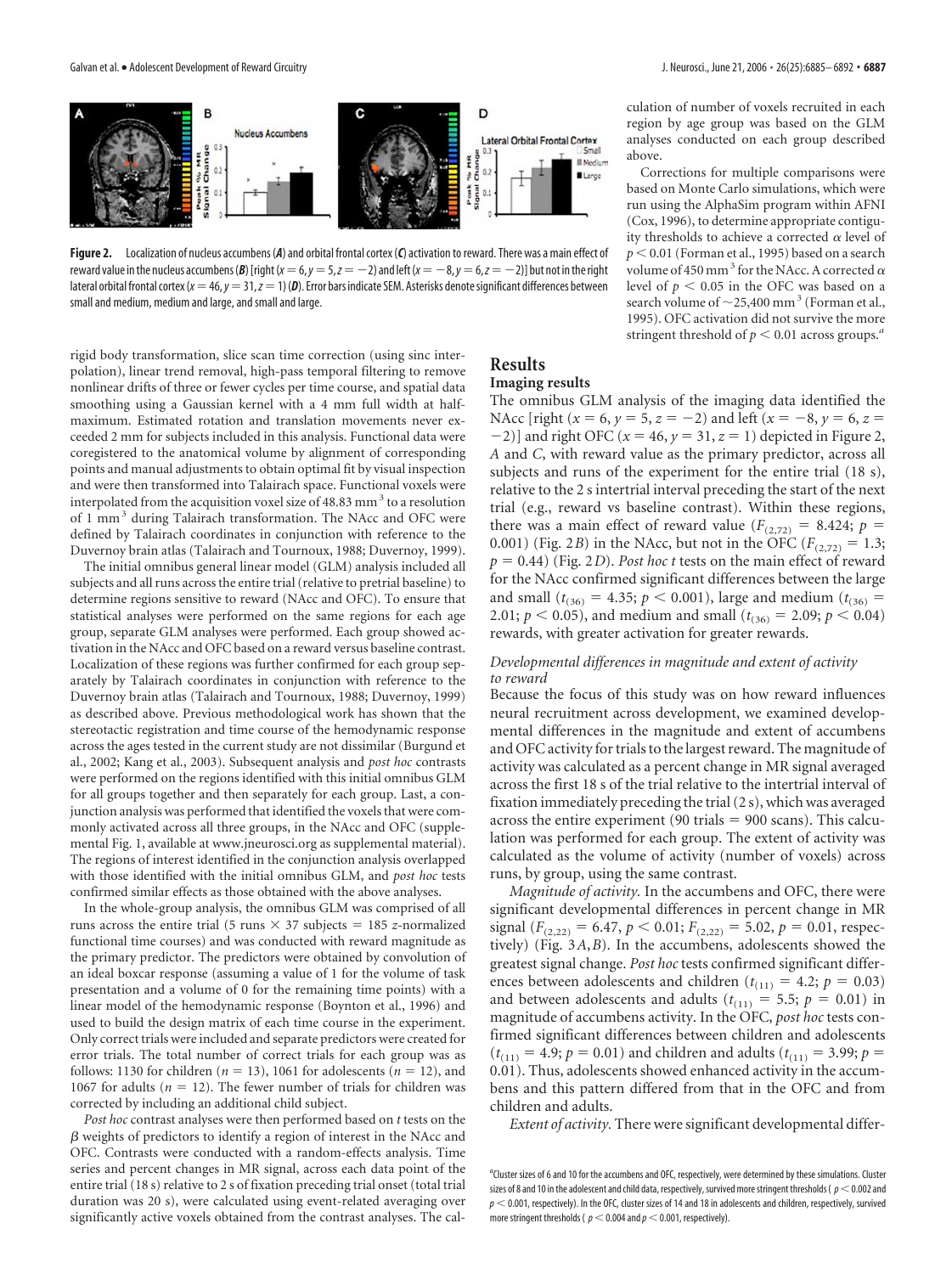

**Figure 3.** Magnitude and extent of accumbens and OFC activity to reward. *A*, Adolescents showed exaggerated percent change in MR signal to large reward relative to children and adults in the accumbens. **B**, In the OFC, children had the greatest percent change in MR signal relative to adolescents and adults.*C*, Children showed the largest volume of activity in the accumbens relative to adolescents and adults. *D*, Children and adolescents showed greater volume of activity in the OFC relative to adults. Error bars indicate SEM. Asterisks denote significant activation differences between children and adolescents and adolescents and adults in *A*; greater activation in children relative to adolescents and adults in *B*; greater volume of activity in children relative to adolescents and adults in *C*; and greater volume of activity in children relative to adolescents and adolescents relative to adults in *D*.

ences in the extent of activity in the accumbens ( $F_{(2,22)} = 4.7; p <$ 0.02) and OFC  $(F_{(2,22)} = 5.01; p = 0.01)$ . *Post hoc* tests confirmed the largest volume of activity in the accumbens for children (503  $\pm$  43 interpolated voxels) relative to adolescents (389  $\pm$  71 interpolated voxels) ( $t_{(22)} = 4.2$ ;  $p < 0.05$ ) and adults (311  $\pm$  84 interpolated voxels) ( $t_{(22)} = 3.4$ ;  $p < 0.05$ ) (Fig. 3*C*). Adolescents and adults did not differ  $(t_{(22)} = 0.87; p = 0.31)$ . For the OFC, children (864  $\pm$  165 interpolated voxels) ( $t_{(22)} = 7.1$ ;  $p = 0.01$ ) and adolescents (671  $\pm$  54) ( $t_{(22)} = 5.8$ ;  $p = 0.01$ ) showed the largest extent of activity relative to adults (361  $\pm$  45 voxels) (Fig. 3*D*), but there were no significant differences between children and adolescents ( $t_{(22)} = 1.8$ ;  $p = 0.07$ ). This pattern of activity reflects protracted development of OFC relative to the NAcc (Fig. 4, graph).

*Developmental differences in temporal processing of reward value* To examine differential changes in neural recruitment throughout the experiment, we examined the main effect of, and interactions with, time (early, middle, and late trials) on MR signal change in the NAcc or OFC. The effect of time was observed only in the interaction of time by group by reward in the accumbens  $(F_{(8,136)} = 3.08; p = 0.003)$  and less robustly in the OFC **Normalized Extent of Activity** 



**Figure 4.** Normalized extent of activity measure for the nucleus accumbens and OFC for all subjects, adjusted for the average extent of activity  $(x - \text{mean}/\text{mean})$  for each region.

 $(F_{(8,136)} = 2.71; p = 0.02)$ . This interaction was driven primarily by changes occurring during the late trials of the experiment (for changes as a function of early, middle, and late trials, see supplemental Fig. 2, available at www.jneurosci.org as supplemental material). Figures 5 and 6 depict the temporal course of change in MR signal as a function of small, medium, and large reward values for late trials by group for each region. These time series show an exaggerated change in accumbens activity in adolescents relative to children or adults for the small and large reward trials that occurs  $\sim$  5–6 s after the response and the point in which all three age groups show a change in MR signal. This pattern is illustrated graphically in Figure 7 for clarity (for change in OFC activity at this time point for all three age groups, see supplemental Fig. 3, available at www.jneurosci.org as supplemental material).

# **Behavioral results**

The effects of time on task and reward value were tested with a 5 (runs)  $\times$  3 (small, medium and large reward)  $\times$  3 (group) ANOVA for the dependent variables of mean reaction time for correct trials and mean accuracy. There were main effects of reward value ( $F_{(2,72)} = 9.51$ ;  $p = 0.001$ ) and group ( $F_{(2,220)} = 4.37$ ;  $p = 0.02$ ) and significant interactions of reward by time  $(F_{(8,288)} = 4.176; p < 0.001)$  and group by reward by time  $(F_{(16,272)} = 3.01; p = 0.01)$  for mean reaction time. The main effect of reward showed that, across all subjects, mean reaction times were faster to the largest reward (mean, 515.47; SD, 178.75;  $t_{(36)} = 3.8$ ;  $p < 0.001$ ) relative to medium (mean, 556.89; SD, 180.53) or small reward (mean, 552.39; SD, 180.35). The significant interaction of reward by time was driven primarily by the three-way interaction of group by reward by time. Adults differed in mean reaction time to all three reward values by the end of the experiment (Fig. 8). Adolescents were significantly faster to the large relative to the medium and small rewards with no difference between the medium and small rewards. The children showed no significant differences in mean reaction time to the small, medium, or large rewards. There were no significant correlations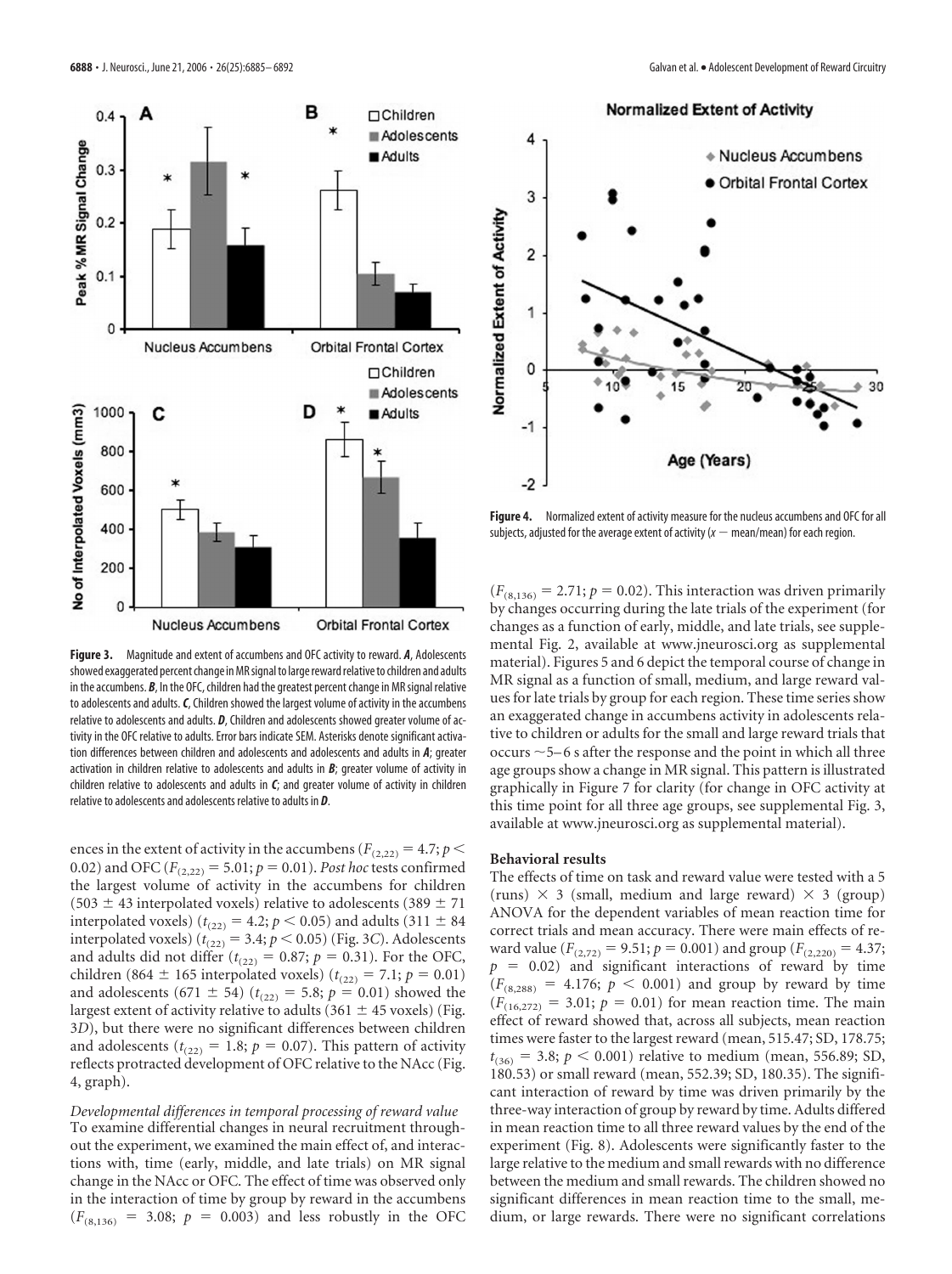

Figure 5. Temporal changes in the nucleus accumbens as a function of small, medium, and large reward values for late trials of the experiment for each age group. The gray bars correspond to the point(s)  $\sim$  5– 6 s after the response. Error bars indicate SEM. Asterisks denote activation differences between groups.



Figure 6. Temporal changes in the orbitofrontal cortex as a function of small, medium and large reward values for late trials of the experiment for each age group. The gray bars correspond to the point(s)  $\sim$  5–6 s after the response. Error bars indicate SEM. Asterisks denote activation differences between groups.



**Figure 7.** Percent change in MR signal  $\sim$  5–6 s after the response relative to pretrial baseline for each age group, showing an exaggerated change in accumbens activity in adolescents relative to children or adults for the small and large reward trials. Error bars indicate SEM. Asterisks denote activation differences between groups.

between mean reaction time or accuracy and accumbens or orbitofrontal activity.

There were no significant effects of reward ( $F_{(2,72)} = 0.26$ ;  $p =$ 0.40), group ( $F_{(2,220)} = 0.73$ ;  $p = 0.80$ ), or time ( $F_{(4,476)} = 0.57$ ;  $p = 0.44$ ) or interactions for mean accuracy. All subjects had high accuracy across reward values (children: small, 96%; medium, 98%; large 96%; adolescents: small, 98%; medium, 99%; large, 99%; and adults: small, 98%; medium, 99%; large, 99%).

#### **Discussion**

This study examined behavioral and neural responses to reward value manipulations across development. Our findings support our hypothesis that adolescents differ from children and adults in NAcc and OFC recruitment, regions previously implicated in reward processing (Knutson et al., 2001) and addiction (Volkow et al., 2004). Our results are consistent with rodent (Laviola et al., 2003) and previous developmental imaging (Ernst et al., 2005) studies of enhanced accumbens activity during adolescence. These findings suggest that different developmental trajectories for these regions may relate to the increased impulsive and risky behaviors observed during this period of development.

### **Developmental changes in structure and function**

Enhanced accumbens activity was paralleled by a refined pattern of activity for adolescents relative to children, but similar to adults. In contrast, adolescents showed more diffuse OFC recruitment more similar to children than adults. We interpret these data to suggest that the NAcc development may precede that of the OFC during adolescence. Protracted development of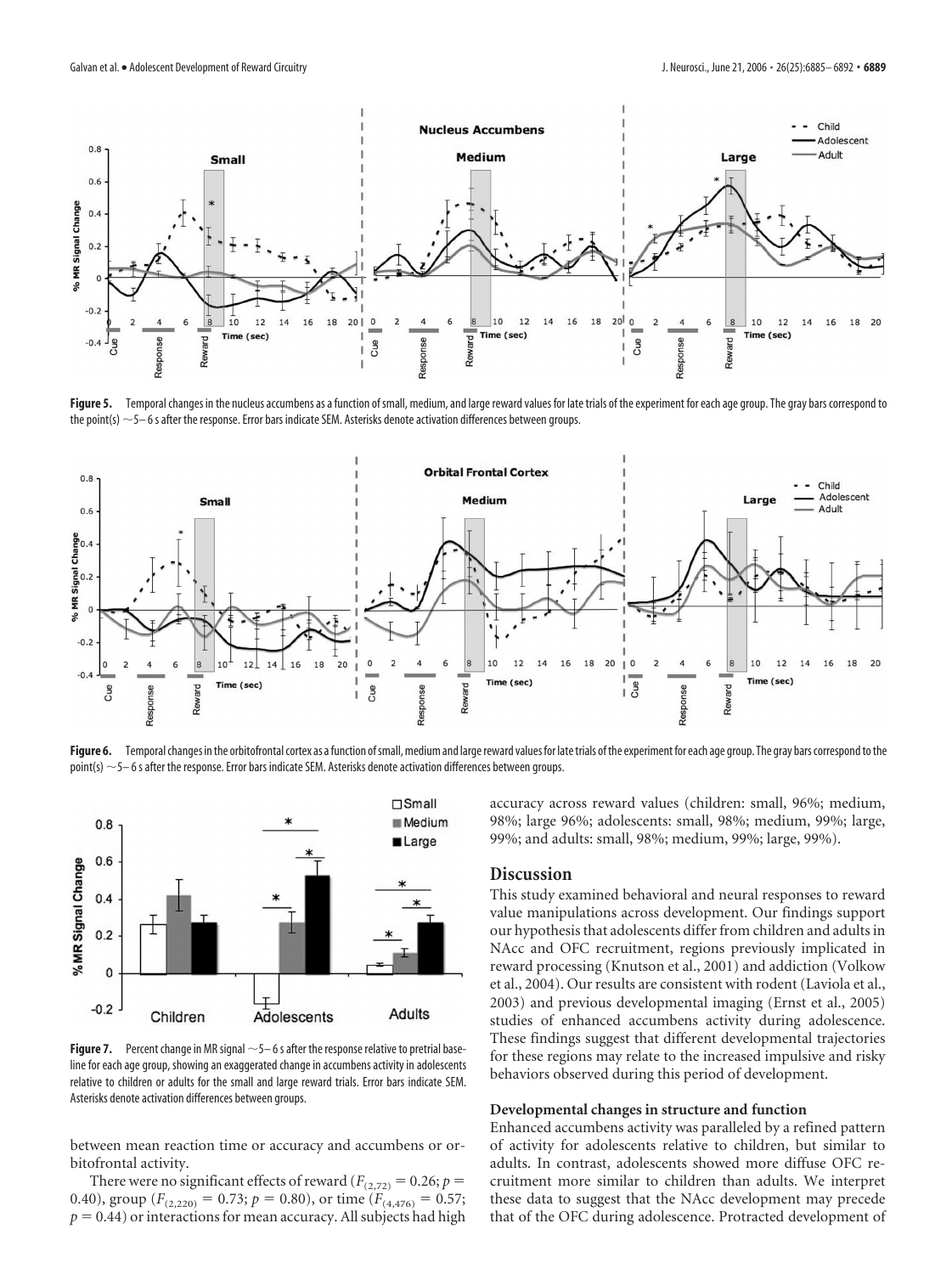prefrontal regions, with a transition from diffuse to focal recruitment is consistent with MRI-based neuroanatomical (Sowell et al., 1999; 2003; Gogtay et al., 2004) and fMRI studies (Casey et al., 1997, 2002; Brown et al., 2005, Durston et al., 2006) of prefrontal development (Casey et al., 2005).

Developmental changes in volume of activity within frontostriatal regions (Sowell et al., 1999) are interesting in light of known developmental processes (e.g., dendritic arborization, synaptic pruning, myelination) occurring during this period. However, neither fMRI nor MRI provide a level of analysis with which to definitively characterize the mechanism of such changes. The volume measures were used in part to constrain the interpretation of magnitude differences, but we can only speculate that our changes in volume and magnitude of activity of the NAcc and OFC reflect a fine-tuning of this circuitry with experience and development.

Differential recruitment of frontostriatal regions has been reported across several developmental fMRI studies (Casey et al., 2002; Monk et al., 2003; Thomas et al., 2004). Typically, these findings have been interpreted in terms of immature prefrontal regions rather than an imbalance between prefrontal and subcortical regions. Given evidence of prefrontal regions in guiding appropriate actions in different contexts (Miller and Cohen, 2001) immature prefrontal activity might hinder appropriate estimation of future outcomes and appraisal of risky choices, and might thus be less influential on reward valuation than the accumbens. This pattern is consistent with previous research showing elevated subcortical, relative to cortical activity when decisions are biased by immediate over long-term gains (McClure et al., 2004). Furthermore, accumbens activity has been shown to positively correlate with subsequent risk-taking behaviors (Kuhnen and Knutson, 2005).

#### **Reward-related learning across development**

One goal of this study was to characterize reward learning across development. Adults showed behavioral distinction to the three cues, with fastest responses to the large reward cue. Adolescents showed less discrete responses and children show little to no learning. Slower learning across development parallels the imaging results of protracted OFC development that may hinder associative learning between predictive events and reward outcomes. This interpretation is supported by animal (Hikosaka and Watanabe, 2000; Chudasama and Robbins, 2003; Cetin et al., 2004; Hosokawa et al., 2005) and human imaging (Elliott et al., 2000; O'Doherty et al., 2003; McClure et al., 2004; Cox et al., 2005; Galvan et al., 2005) studies showing the role of the OFC in learning and representing links between predictive events (stimuli and responses) and reward outcomes in optimizing choice behavior.

Few imaging studies of reward to date have been able to show differences in behavior as a function of reward outcome (Haruno et al., 2004; Delgado et al., 2005; Galvan et al., 2005). Here, our data suggest that reward-related neural responses influence behavioral output. Minimal behavioral variability might have precluded previous authors from determining whether different re-



**Figure 8.** Behavioral results. Mean reaction time as a function of small, medium, and large reward values are shown for early, middle, and late trials of the experiment for each age group. Error bars indicate SEM. Asterisks denote slower reaction time to small and medium rewards relative to small in adolescents and slower reaction time to small relative to medium and medium relative to large in adults.

ward conditions bias behavioral output. One reason we were able to tease apart behavioral differences might be because our paradigm was designed to maximize behavioral responses and learning by using a continuous reinforcement schedule (Dickinson and Mackintosh, 1978; Gottlieb, 2004, 2005). Animal studies show faster learning with continuous relative to intermittent reinforcement schedules (Gottlieb, 2004) that may have explained the faster responses to large reward trials across subjects and the distinct pattern of behavior for each reward value in the adults by late trials.

### **Rewards are relative for different contexts and ages**

Reward preference varies based on the reward context (Tversky and Kahneman, 1981; Tremblay and Schultz, 1999). Evidence from our study supports the notion that relative reward preference is exaggerated during adolescence: adolescents showed an enhanced accumbens response to the large reward and a decrease in activity to the small reward relative to other rewards and to other ages. Adolescents report greater intensity of positive feelings and more positive BOLD signal intensity than adults during a win condition (Ernst et al., 2005). The adolescents may have viewed the small reward as an omission of reward, similar to lack of an expected event at a given time, previously shown to decrease striatal activity (Davidson et al., 2004). This finding corresponded to a slowing of reaction time from early to late trials for the smaller rewards, providing additional evidence that this condition may have been perceived as more negative for adolescents. Together, these findings imply that reward perception might be influenced by changes in neural systems during adolescence (Irwin, 1993).

#### **Developmental changes may parallel changes with learning**

Recently, Pasupathy and Miller (2005) showed that, in monkeys, striatal areas detected reward contingencies first, which then seemed to bias prefrontal regions into taking action. Other work has shown that the OFC seems to be implicated in linking responses with outcomes (Elliott et al., 2000; Galvan et al., 2005). However, this effect may be dependent on maturity of prefrontal systems and reciprocal connections between frontostriatal re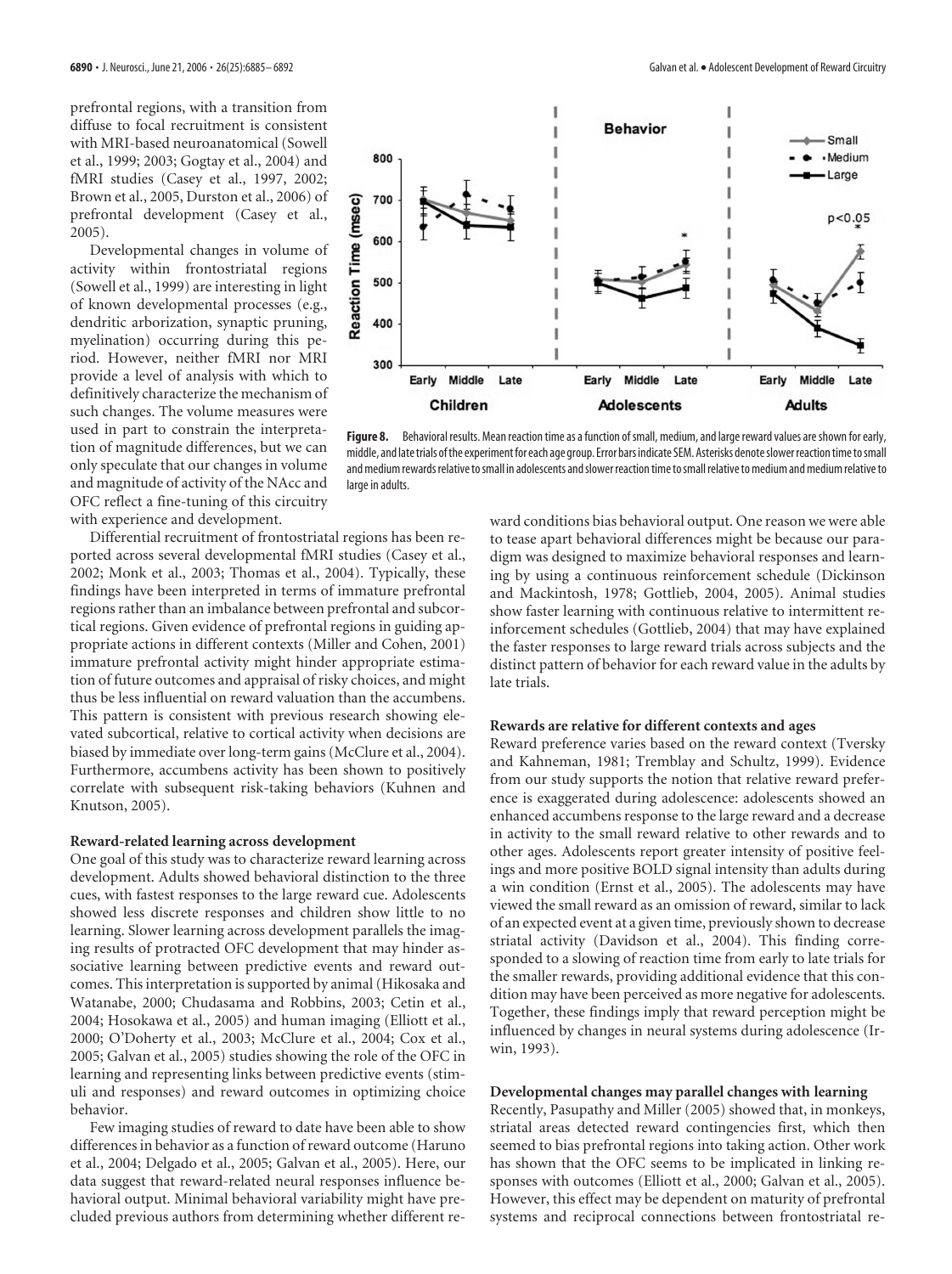gions (Haber, 2003) that associate actions with outcome, because children and adolescents did not show learning, as indexed by mean reaction time, to the extent that adults did. It remains an open question whether the children could not learn to discriminate between the different reward values or whether they were just as happy with a small reward as a large reward.

The findings of less sensitivity in the behavioral response than in the neural response in the younger subjects may be consistent with previous learning studies showing that neural changes precede behavioral changes (Tremblay et al., 1998). The adolescents were significantly faster to larger reward trials by the end of the experiment relative to the other reward values, but the accumbens showed distinct patterns of activity to each reward value similar to adults. If this explanation were true, we might expect with additional training that the adolescents' behavioral performance would ultimately parallel the accumbens activity. Likewise, one would expect similar patterns to emerge in children, but with more extensive training.

# **Contrasts between current and previous findings**

Although the exaggerated accumbens response in adolescents replicates those of May et al. (2004) and Ernst et al. (2005), Bjork et al. (2004) found decreased accumbens activity relative to adults during a gain versus no gain contrast. Whereas Bjork et al. (2004) reported MR signal change over the entire experiment, we examined MR changes across the entire experiment and also during early and late trials, with the later trials showing greater activation in adolescents relative to adults.

A second difference in the current study, relative to the existing literature (O'Doherty et al., 2001, Elliott et al., 2003, Galvan et al., 2005), was the lack of a main effect of reward value in the OFC across subjects. In examining this main effect, we collapsed OFC activity across age groups and across the experiment. Other reward studies of the OFC have not included developmental populations, who have diffuse and more variable patterns of activity in this region (Casey et al., 1997). Inclusion of developmental populations thus increased the variability in recruitment of this region, with less consistent patterns of OFC activity. Furthermore, our data showed that, for later trials of the experiment, OFC activity differed for larger relative to smaller rewards, but showed a less precise mapping to reward value relative to the NAcc, which showed discrete patterns of activity to each reward value across age groups, consistent with our previous work (Galvan et al., 2005) and that of others (Elliott et al., 2003).

#### **Implications**

Our results suggest that there are protracted maturational changes in top– down control systems relative to subcortical regions implicated in appetitive behaviors. These different developmental trajectories may contribute to suboptimal choices in adolescents being driven more by appetitive systems than control systems (Spear, 2000). Understanding the development of structural and functional connectivity of reward-related mesolimbic circuitry may further inform the field on the neurobiological basis of increased reward-seeking and adolescent-onset addiction.

A neural framework similar to the one we propose here has been suggested to explain addiction. Accordingly, the PFC is "hijacked" by an impulsive subcortical system, which might render it unable to appropriately modulate decisions in the context of future consequences (Bechara, 2005). Our findings are consistent with this speculation but occur during typical development. Thus, disproportionate contributions of subcortical systems relative to prefrontal regulatory systems may underlie poor decision-making that predisposes adolescents to drug use and, ultimately, addiction.

# **References**

- Bechara A (2005) Decision-making, impulse control and loss of willpower to resist drugs: a neurocognitive perspective. Nat Neurosci 8:1458 –1463.
- Bjork JM, Knutson B, Fong GW, Caggiano DM, Bennett SM, Hommer DW (2004) Incentive-elicited brain activation in adolescents: similarities and differences from young adults. J Neurosci 24:1793–1802.
- Boynton GM, Engel SA, Glover GH, Heeger DJ (1996) Linear systems analysis of functional magnetic resonance imaging in human V1. J Neurosci 16:4207– 4221.
- Brown TT, Lugar HM, Coalson RS, Miezin FM, Petersen SE, Schlaggar BL (2005) Developmental changes in human cerebral functional organization for word generation. Cereb Cortex 15:275–290.
- Bunge S, Dudukovic NM, Thomason ME, Vaidya CJ, Gabrieli JD (2002) Immature frontal lobe contributions to cognitive control in children: evidence from fMRI. Neuron 33:301–311.
- Burgund ED, Kang HC, Kelly JE, Buckner RL, Snyder AZ, Petersen SE, Schlaggar BL (2002) The feasibility of a common stereotactic space for children and adults in fMRI studies of development. NeuroImage 17:184 –200.
- Casey BJ, Trainor R, Orendi J, Schubert A, Nystrom LE, Cohen JD, Noll D, Giedd J, Castellanos X, Haxby J, Forman SD, Dahl RE, Rapoport JL (1997) A pediatric functional MRI study of prefontal activation during performance of a Go-No-Go task. J Cogn Neurosci 9:835– 847.
- Casey BJ, Thomas KM, Davidson MC, Kunz K, Franzen P (2002) Dissociating striatal and hippocampal function developmentally with a stimulusresponse compatibility task. J Neurosci 22:8647– 8652.
- Casey BJ, Galvan A, Hare TA (2005) Changes in cerebral functional organization during cognitive development. Curr Opin Neurobiol 15:239 –244.
- Cetin T, Freudenberg F, Fuchtemeier M, Koch M (2004) Dopamine in the orbitofrontal cortex regulates operant responding under a progressive ratio of reinforcement in rats. Neurosci Lett 370:114 –117.
- Chudasama Y, Robbins TW (2003) Dissociable contributions of the orbitofrontal and infralimbic cortex to pavlovian autoshaping and discrimination reversal learning: further evidence for the functional heterogeneity of the rodent frontal cortex. J Neurosci 23:8771– 8780.
- Cox RW (1996) AFNI: software for analysis and visualization of functional magnetic resonance neuroimages. Comput Biomed Res 29:162–173.
- Cox SM, Andrade A, Johnsrude IS (2005) Learning to like: a role for human orbitofrontal cortex in conditioned reward. J Neurosci 25:2733–2740.
- Cromwell HC, Schultz W (2003) Effects of expectations for different reward magnitudes on neuronal activity in primate striatum. J Neurophysiol 89:2823–2838.
- Davidson MC, Horvitz JC, Tottenham N, Fossella JA, Watts R, Ulug A, Casey B (2004) Differential cingulate and caudate activation following unexpected nonrewarding stimuli. NeuroImage 23:1039 –1045.
- Delgado MR, Miller M, Inati S, Phelps EA (2005) An fMRI study of rewardrelated probability learning. NeuroImage 24:862– 873.
- Dickinson A, Mackintosh N (1978) Classical conditioning in animals. Annu Rev Psychol 29:587– 612.
- Durston S, Davidson MC, Tottenham N, Galvan A, Spicer J, Fossella JA, Casey B (2006) A shift from diffuse to focal cortical activity with development. Dev Sci 9:1– 8.
- Duvernoy HM (1999) The human brain: surface, three-dimensional sectional anatomy with MRI and blood supply, Ed 2. New York: Springer.
- Elliott R, Dolan RJ, Frith CD (2000) Dissociable functions in the medial and lateral orbitofrontal cortex: evidence from human neuroimaging studies. Cereb Cortex 10:308 –317.
- Elliott R, Newman JL, Longe OA, Deakin JFW (2003) Differential response patterns in the striatum and orbitofrontal cortex to financial reward in humans: a parametric functional magnetic resonance imaging study. J Neurosci 23:303–307.
- Ernst M, Nelson EE, Jazbec SP, McClure EB, Monk CS, Leibenluft E, Blair J, Pine DS (2005) Amygdala and nucleus accumbens in responses to receipt and omission of gains in adults and adolescents. NeuroImage 25:1279 –1291.
- Forman SD, Cohen JD, Fitzgerald M, Eddy WF, Minton MA, Noll DC (1995) Improved assessment of significant activation in functional magnetic res-